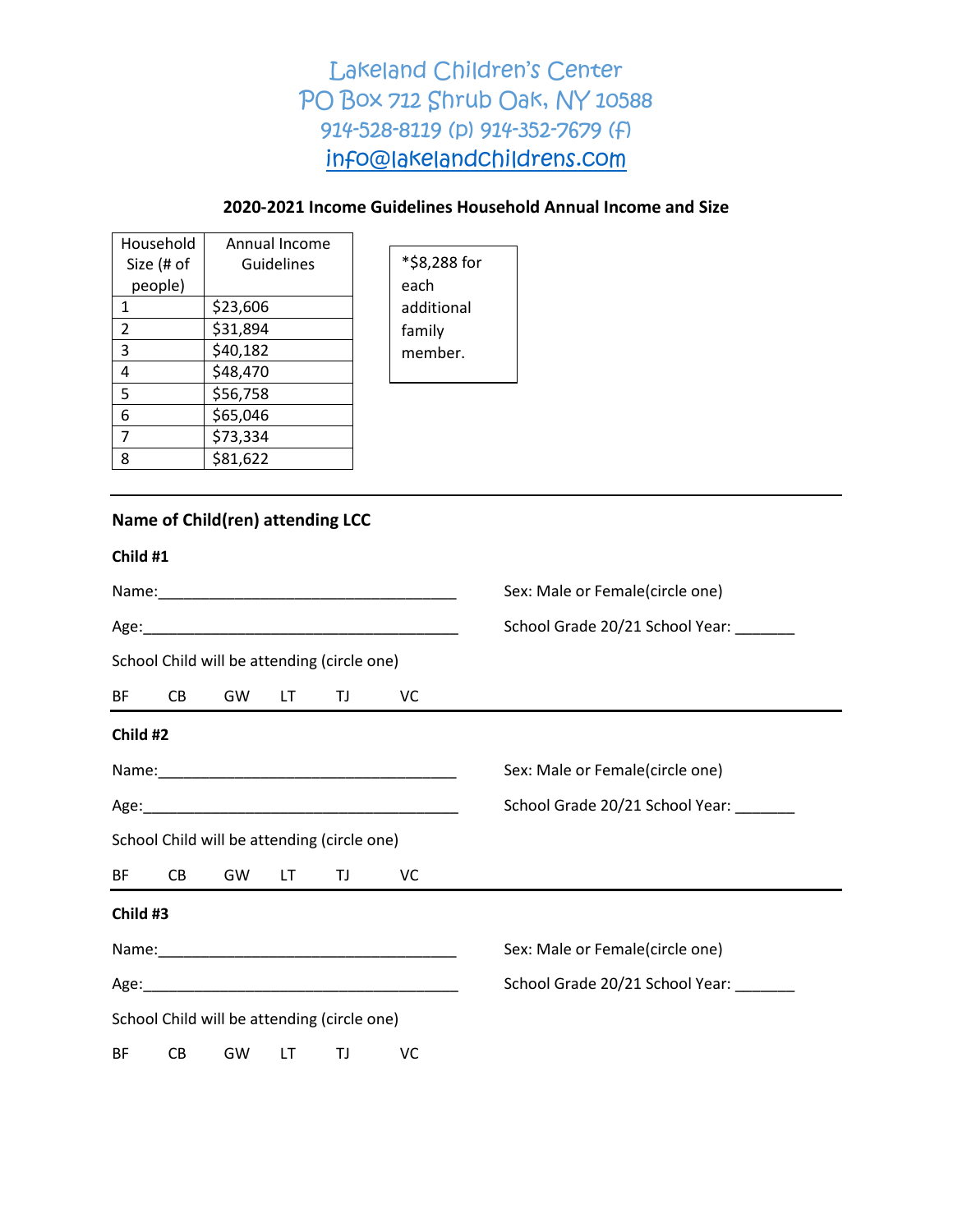### **Family Information**

| Mother                                 | Father                                        |
|----------------------------------------|-----------------------------------------------|
|                                        |                                               |
|                                        |                                               |
|                                        |                                               |
|                                        |                                               |
|                                        | Work Phone: _________________________________ |
|                                        |                                               |
|                                        |                                               |
| Legal Guardian if different from above |                                               |
|                                        |                                               |
|                                        |                                               |
|                                        |                                               |
|                                        |                                               |
|                                        |                                               |
|                                        |                                               |
|                                        |                                               |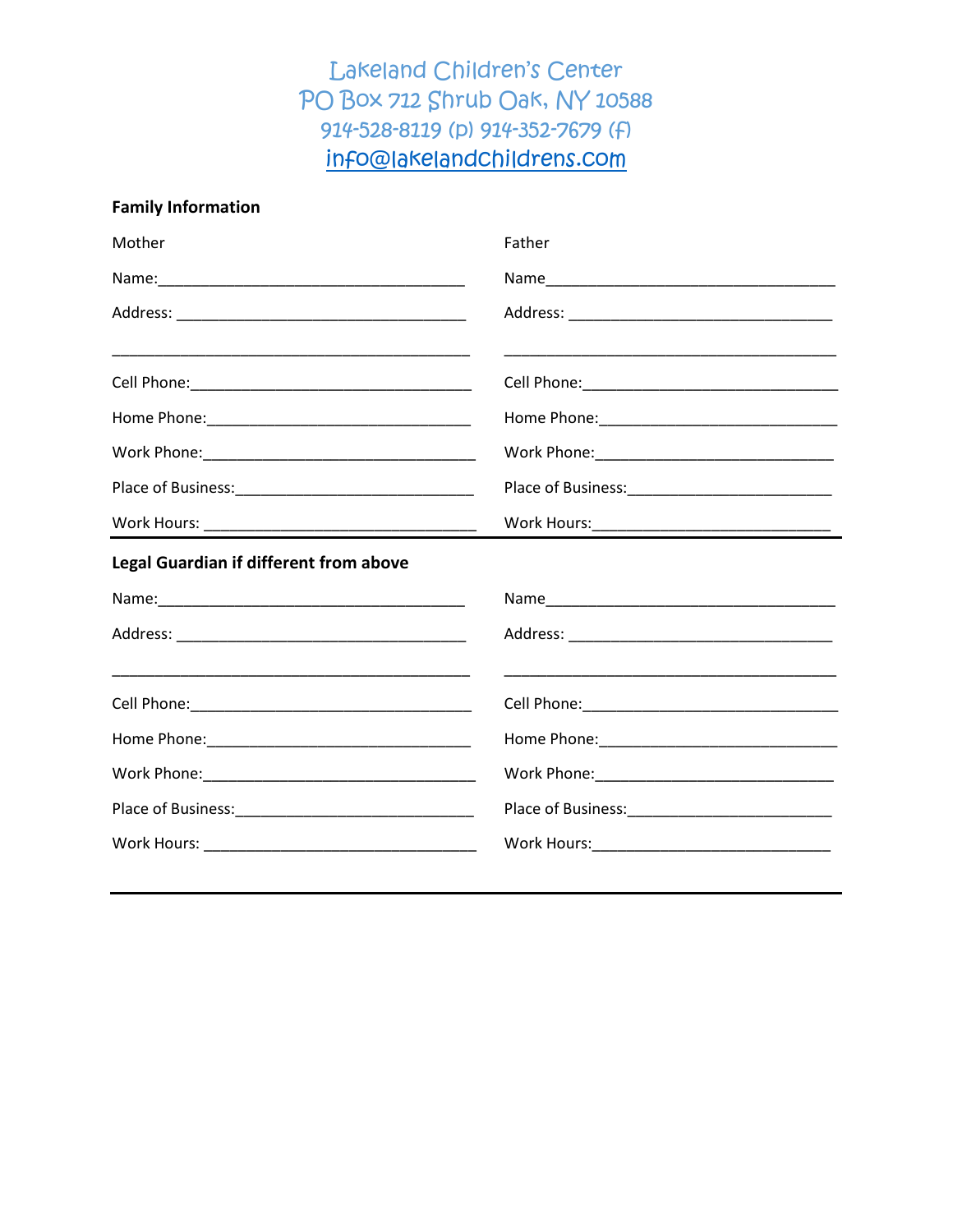### Financial Information

### **Household Income**

| Annual Income before taxes | Parent #1 | Parent #2 |
|----------------------------|-----------|-----------|
|                            |           |           |
|                            |           |           |

#### **Additional Income**

| <b>Bonus</b> |
|--------------|
|--------------|

Bonus\_\_\_\_\_\_\_\_\_\_\_\_\_\_\_\_\_\_\_\_\_\_ Overtime\_\_\_\_\_\_\_\_\_\_\_\_\_\_\_\_\_\_\_\_\_\_\_

Child Support\_\_\_\_\_\_\_\_\_\_\_\_\_\_\_ Alimony\_\_\_\_\_\_\_\_\_\_\_\_\_\_\_\_\_\_\_\_\_\_\_\_

Rental Income\_\_\_\_\_\_\_\_\_\_\_\_\_\_\_

Is there anyone else in the home that contributes to the financial well-being of the family? If so please provide detailed information:

\_\_\_\_\_\_\_\_\_\_\_\_\_\_\_\_\_\_\_\_\_\_\_\_\_\_\_\_\_\_\_\_\_\_\_\_\_\_\_\_\_\_\_\_\_\_\_\_\_\_\_\_\_\_\_\_\_\_\_\_\_\_\_\_\_\_\_\_\_\_\_\_\_\_\_\_\_\_\_\_\_\_\_\_\_

\_\_\_\_\_\_\_\_\_\_\_\_\_\_\_\_\_\_\_\_\_\_\_\_\_\_\_\_\_\_\_\_\_\_\_\_\_\_\_\_\_\_\_\_\_\_\_\_\_\_\_\_\_\_\_\_\_\_\_\_\_\_\_\_\_\_\_\_\_\_\_\_\_\_\_\_\_\_\_\_\_\_\_\_\_

#### **Other Children**

| Name | Age | Sex | <b>School Attending</b> | Living at home? |
|------|-----|-----|-------------------------|-----------------|
|      |     |     |                         |                 |
|      |     |     |                         |                 |
|      |     |     |                         |                 |
|      |     |     |                         |                 |
|      |     |     |                         |                 |
|      |     |     |                         |                 |

#### **Others living in the home**

| Name | Relationship to Child(ren) |  |  |
|------|----------------------------|--|--|
|      |                            |  |  |
|      |                            |  |  |
|      |                            |  |  |
|      |                            |  |  |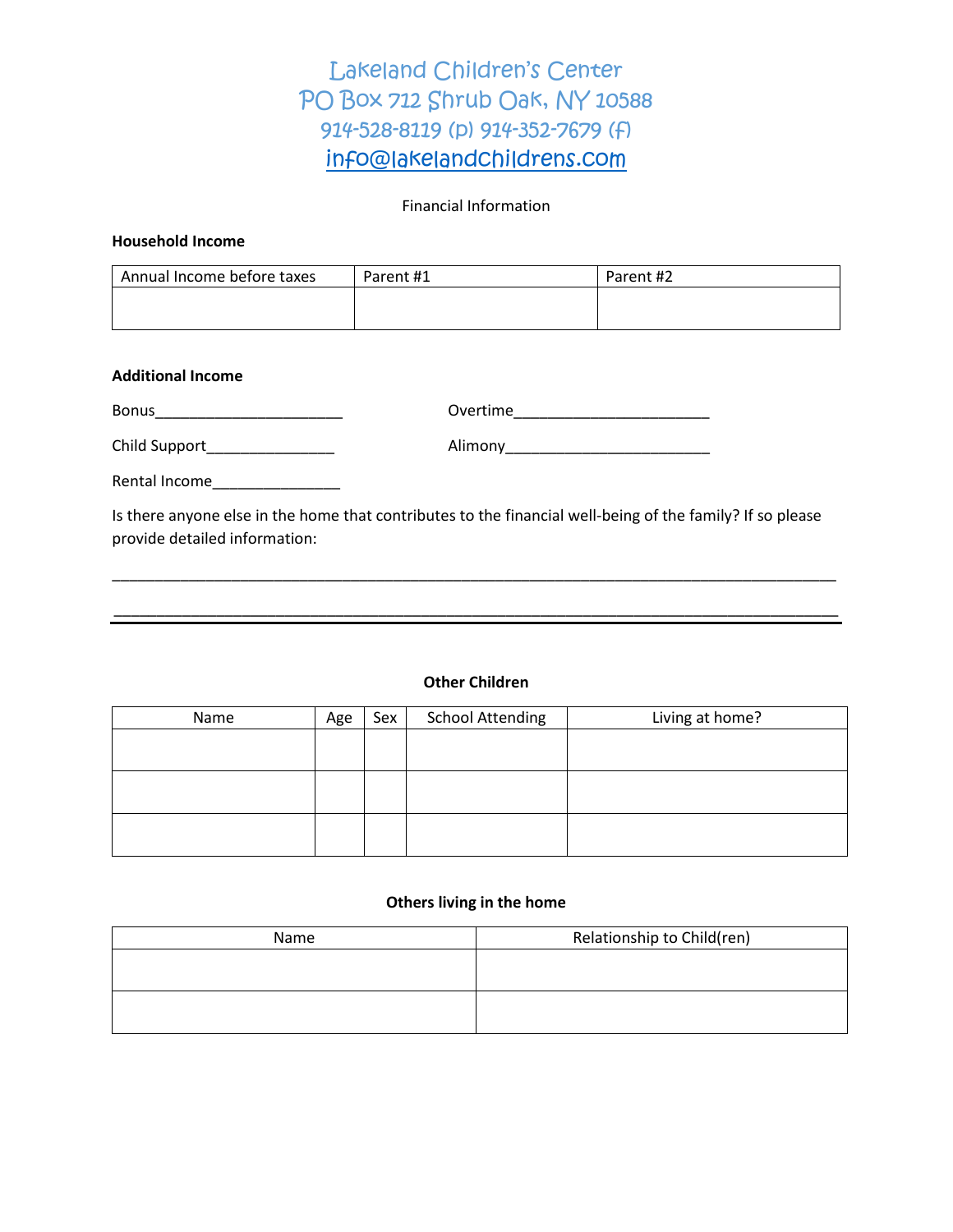| <b>Monthly Expenses</b>                                                 |              |                |                                                                                                                      |    |    |   |   |   |
|-------------------------------------------------------------------------|--------------|----------------|----------------------------------------------------------------------------------------------------------------------|----|----|---|---|---|
| Rent / Mortgage \$                                                      |              |                |                                                                                                                      |    |    |   |   |   |
| Property Taxes \$__________________                                     |              |                |                                                                                                                      |    |    |   |   |   |
|                                                                         |              |                |                                                                                                                      |    |    |   |   |   |
|                                                                         |              |                |                                                                                                                      |    |    |   |   |   |
|                                                                         |              |                |                                                                                                                      |    |    |   |   |   |
|                                                                         |              |                |                                                                                                                      |    |    |   |   |   |
| Alimony \$________________ Child Support\$__________________            |              |                |                                                                                                                      |    |    |   |   |   |
| Tuition: \$____________________                                         |              |                |                                                                                                                      |    |    |   |   |   |
| Any other unusual expenses (please specify and provide verification     |              |                |                                                                                                                      |    |    |   |   |   |
| Are you receiving tuition assistance from other sources: Yes            |              |                |                                                                                                                      | or | No |   |   |   |
|                                                                         |              |                |                                                                                                                      |    |    |   |   |   |
| Have you received tuition assistance from LCC in prior years? Yes or No |              |                |                                                                                                                      |    |    |   |   |   |
| Are you self-employed?                                                  | Yes          | or             | No                                                                                                                   |    |    |   |   |   |
| Name and Type of Business:                                              |              |                |                                                                                                                      |    |    |   |   |   |
|                                                                         |              |                |                                                                                                                      |    |    |   |   |   |
| Number of children in the family?                                       |              |                | <u> 1989 - Johann John Stein, markin fan it ferskearre fan it ferskearre fan it ferskearre fan it ferskearre fan</u> |    |    |   |   |   |
| Number of children attending LCC                                        |              |                |                                                                                                                      |    |    |   |   |   |
| Grades if children attending LCC : K                                    | $\mathbf{1}$ | $\overline{2}$ | 3                                                                                                                    | 4  | 5  | 6 | 7 | 8 |
| Does your child receive free lunch?                                     |              |                | Yes                                                                                                                  | or | No |   |   |   |
| Does your child receive reduced price lunch?                            |              |                | Yes                                                                                                                  | or | No |   |   |   |